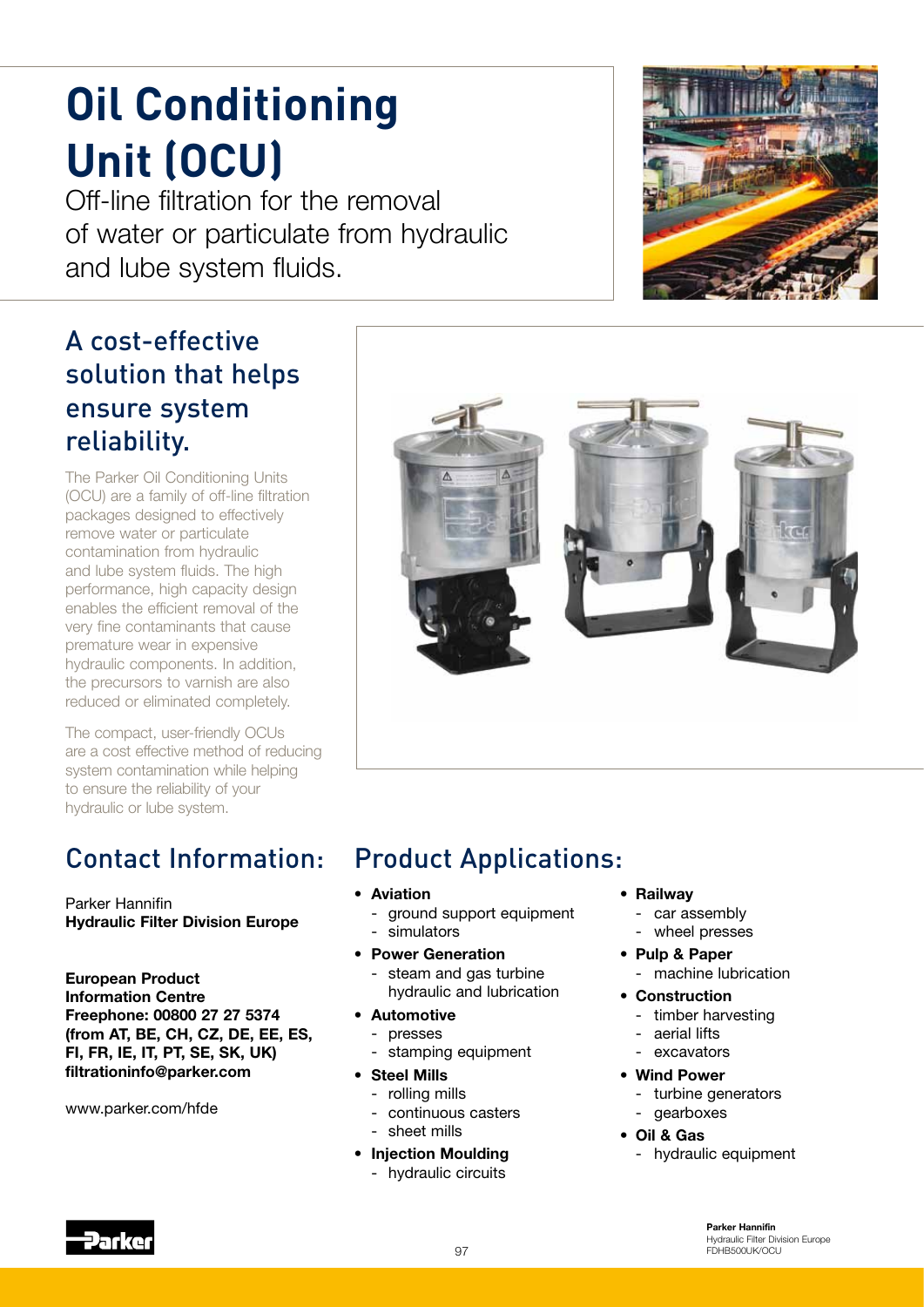## **Technology** Oil Conditioning Unit

The filter design allows the oil to flow under pressure through 114mm of engineered media with three distinct stages of filtration and water absorption.

The largest particles are retained in the top of the element (1), making for an excellent diagnostic tool. Smaller particles are trapped in the mid stage (2), and the smallest particles are trapped in the lower and most compressed part of the element (3).

The cellulose media allows water absorption of up to 200 millilitres within the filter, reducing the water concentration in oil to less than 100 parts per million typically.

Equally noteworthy is the efficiency of the media in removing resins, metals and oxidation products, all of which are extremely damaging to closetolerance components.

Manufactured from a specifically engineered cellulose material wound onto a central core, the OCU combines filtration principles to achieve effective filtration – low flow, low pressure and depth loading axial filtration – flow direction from the top to the bottom.

## **Features and Benefits**

- Solid Partical Filtration
- **Water Absorption**
- Sludge, Resin, and Oxidation Absorption

#### The Parker OCU Benefits

Removing up to 99% of all Solid Contaminates typically

particle migration.

- Reducing the Water Concentration to Less than 100 ppm typically
- **Eliminating Resins and Oxidation Products**
- Longer Life for Hydraulic **Components**
- Significant Reduction of Oil Consumption and Oil Disposal Cost
- Low Cost Full Flow Filter Cartridges
- **Reduce Equipment Downtime**
- Reduce Operating Cost
- Increase Profit



the density and a non-woven cloth protects the base and stops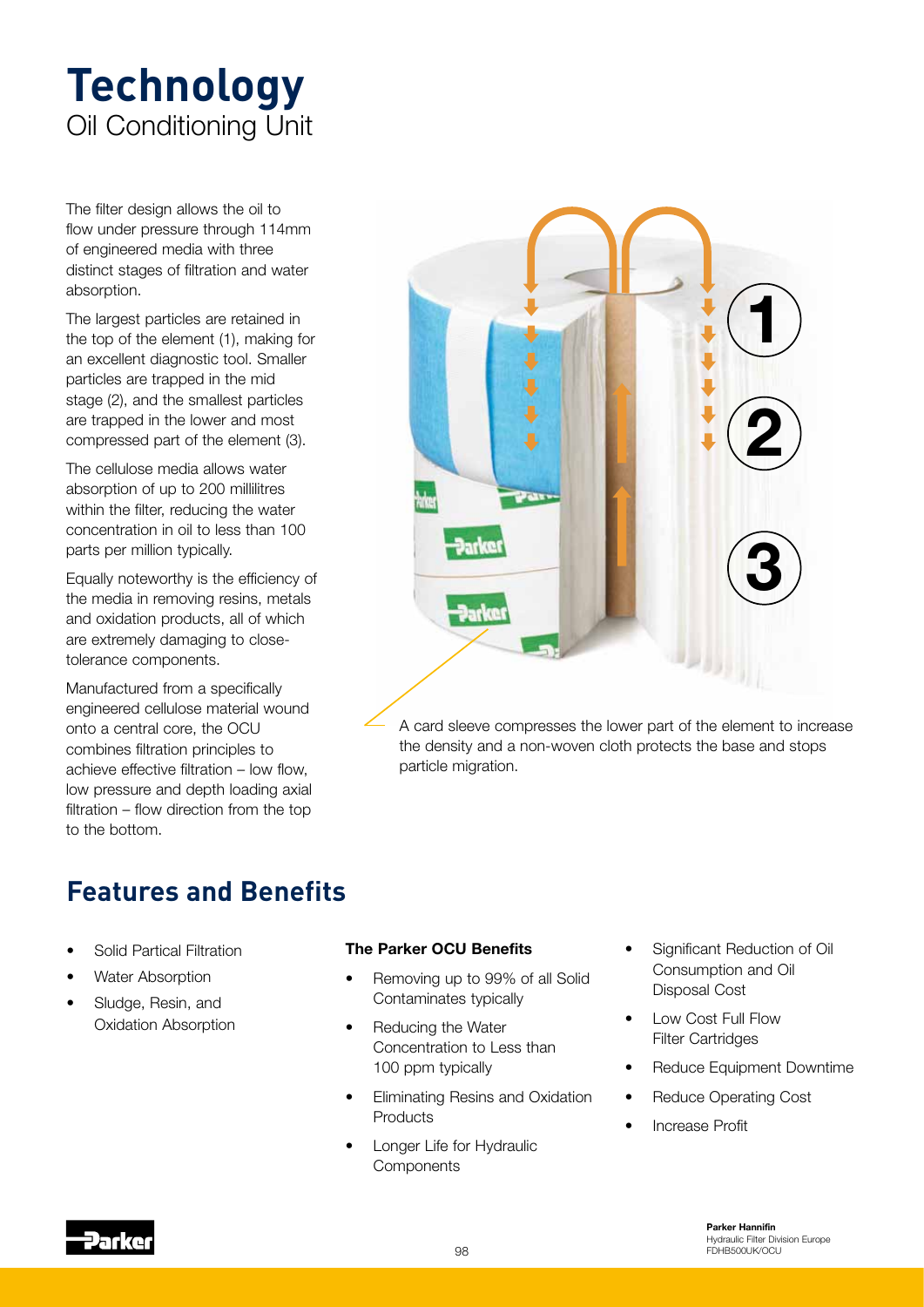## **Features and Benefits Continued**



Tool-less access and easy service via the T-handle.

The combination of chemically treated cellulose and synthetic layers of media presents a massive surface area to remove solid contamination and emulsified water. The result is both exceptional dirt holding capacity and removal of water concentration to less than 100 ppm.

The engineered base design at the bottom of the housing supports the element under high pressure and provides a channelled migration path for clean fluid to flow back into the primary stream.

The Oil Conditioning Unit is designed as a top load filter, but can be mounted at any angle using the heavy-duty mounting bracket.



The intricately channelled base provides a large footprint to fully support the element under pressure, ensuring uniform loading of the element. Ultra-clean oil flows through the channels into the clean oil stream.

### **Element Performance**

| <b>Model OC1</b> |                                                          |            |            |                      |  |  |
|------------------|----------------------------------------------------------|------------|------------|----------------------|--|--|
| Media<br>Grade   | Capacity @<br>Part<br>1.7 bar (25 PSID)<br><b>Number</b> |            |            | <b>Efficiency</b>    |  |  |
| 2 Micron         | 942650                                                   | 16.2 grams | 23.3 grams | B <sub>2</sub> >400  |  |  |
| 10 Micron        | 942652                                                   | 28 grams   | 44.3 grams | B <sub>10</sub> >400 |  |  |

| <b>Model OC2</b>                                                               |                       |                   |            |                     |  |  |
|--------------------------------------------------------------------------------|-----------------------|-------------------|------------|---------------------|--|--|
| Media<br>Grade                                                                 | Part<br><b>Number</b> | <b>Efficiency</b> |            |                     |  |  |
| 2 Micron                                                                       | 942654                | 22 grams          | 45.8 grams | B <sub>2</sub> >400 |  |  |
| 10 Micron<br>61.6 grams<br>942656<br>36.5 grams<br>B <sub>10</sub> >400        |                       |                   |            |                     |  |  |
| Water absorption for the OC2 element (part number 942682) is typically 900 cc. |                       |                   |            |                     |  |  |

Results typical from Multipass tests run per modified test standard ISO 16889 to 3.5 bar (50 PSID) terminal - 100 mg/L BUGL ISO Medium Test Dust was used as per the standard - User results will vary based on system particle distribution.

Dirt Holding Capacity results will typically improve with soft or sub-micron size particles due to reduced surface 'caking'.

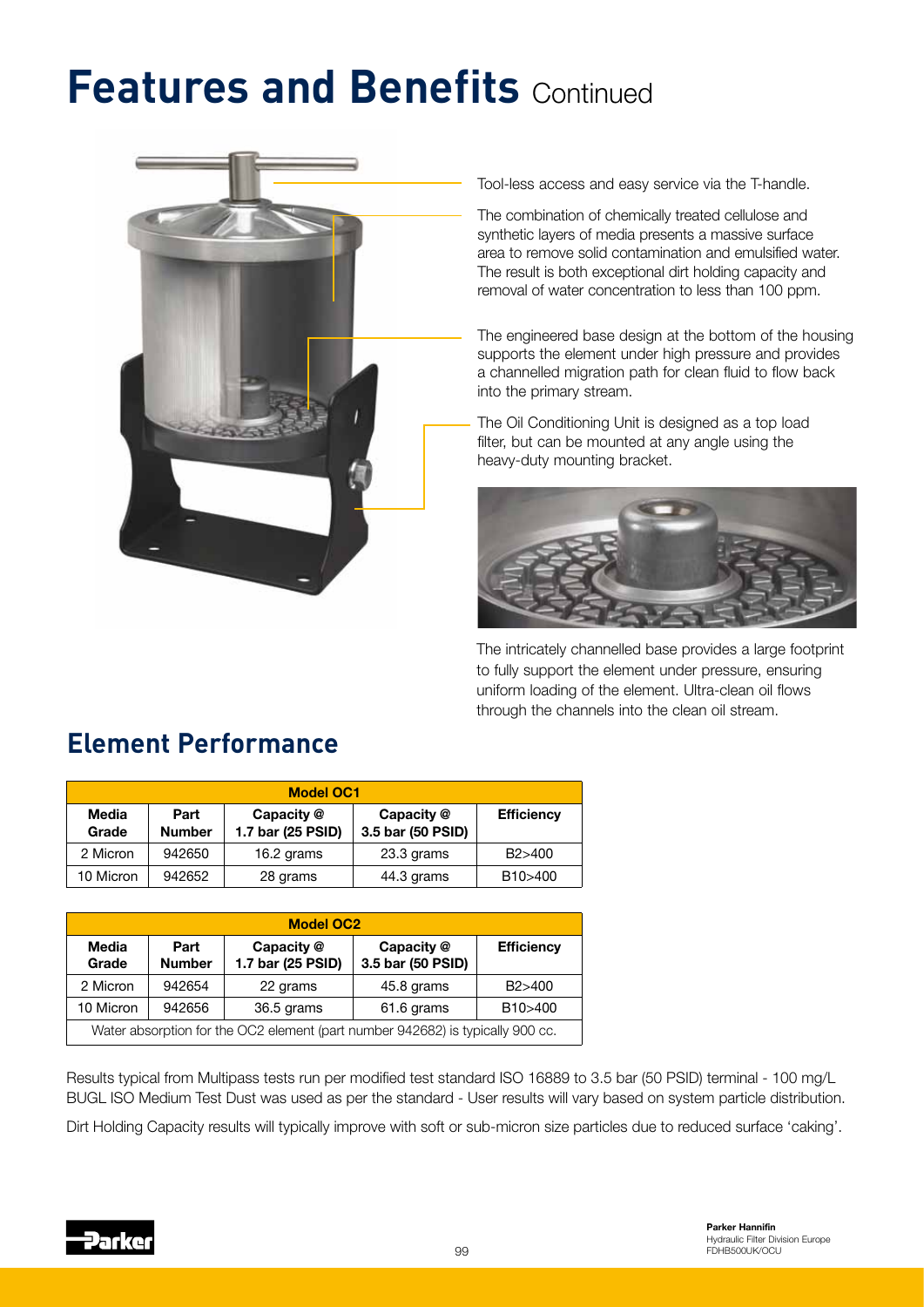# **OC1 without Pump/Motor**

Specifications

| <b>Specifications</b>             | OC <sub>1</sub>                                    |  |  |  |
|-----------------------------------|----------------------------------------------------|--|--|--|
| <b>Maximum Pressure</b>           | 12.4 bar (180 PSI)                                 |  |  |  |
| <b>Maximum system</b><br>pressure | 245 bar (3552 PSI)                                 |  |  |  |
| <b>Port Size (inlet/outlet)</b>   | SAE 6/SAE 6                                        |  |  |  |
| <b>Dimensions</b>                 | W162 x D166 x H317 mm (W6.38 x D6.54 x H12.48 in.) |  |  |  |
| Weight                            | 4.5 kg (10 lbs)                                    |  |  |  |
| <b>Flow Rate</b>                  | 1.5 L/min. (0.4 GPM)                               |  |  |  |

The Parker OCU filter is supplied including:

- Flow / pressure control valve
- Bypass valve





\* Dimensions in mm (inch)

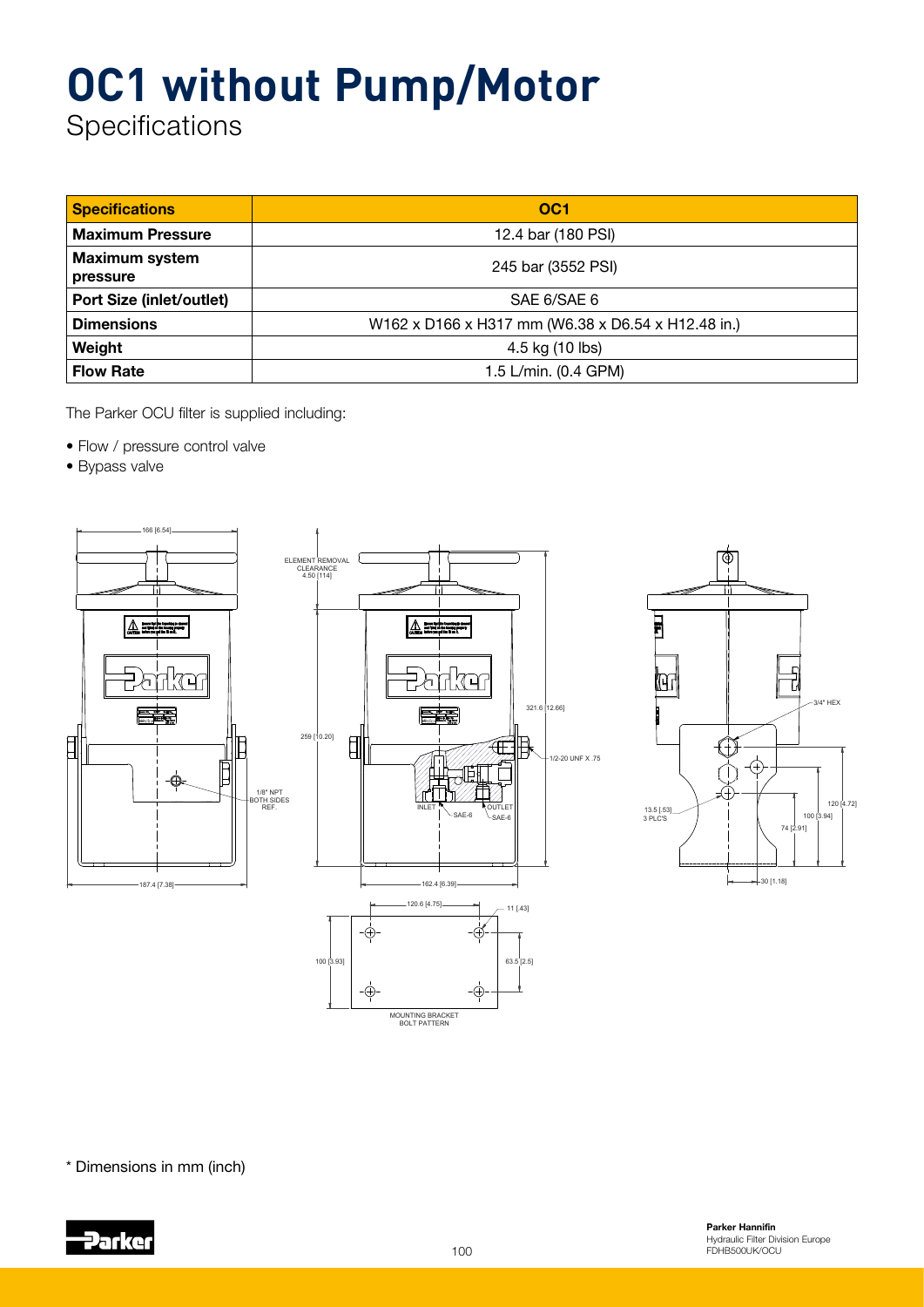# **OC2 without Pump/Motor**

Specifications

| <b>Specifications</b>             | OC <sub>2</sub>                                   |  |  |  |
|-----------------------------------|---------------------------------------------------|--|--|--|
| <b>Maximum Pressure</b>           | 12.4 bar (180 PSI)                                |  |  |  |
| <b>Maximum system</b><br>pressure | 245 bar (3552 PSI)                                |  |  |  |
| <b>Port Size (inlet/outlet)</b>   | SAE 6/SAE 8                                       |  |  |  |
| <b>Dimensions</b>                 | W204 x D206 x H321 mm (W8.03 x D8.11 x H12.64 in) |  |  |  |
| Weight                            | 6.8 kg. (15 lbs)                                  |  |  |  |
| <b>Flow Rate</b>                  | 2 L/min. (0.5 GPM)                                |  |  |  |

The Parker OCU filter is supplied including:

- Flow / pressure control valve
- Bypass valve



\* Dimensions in mm (inch)

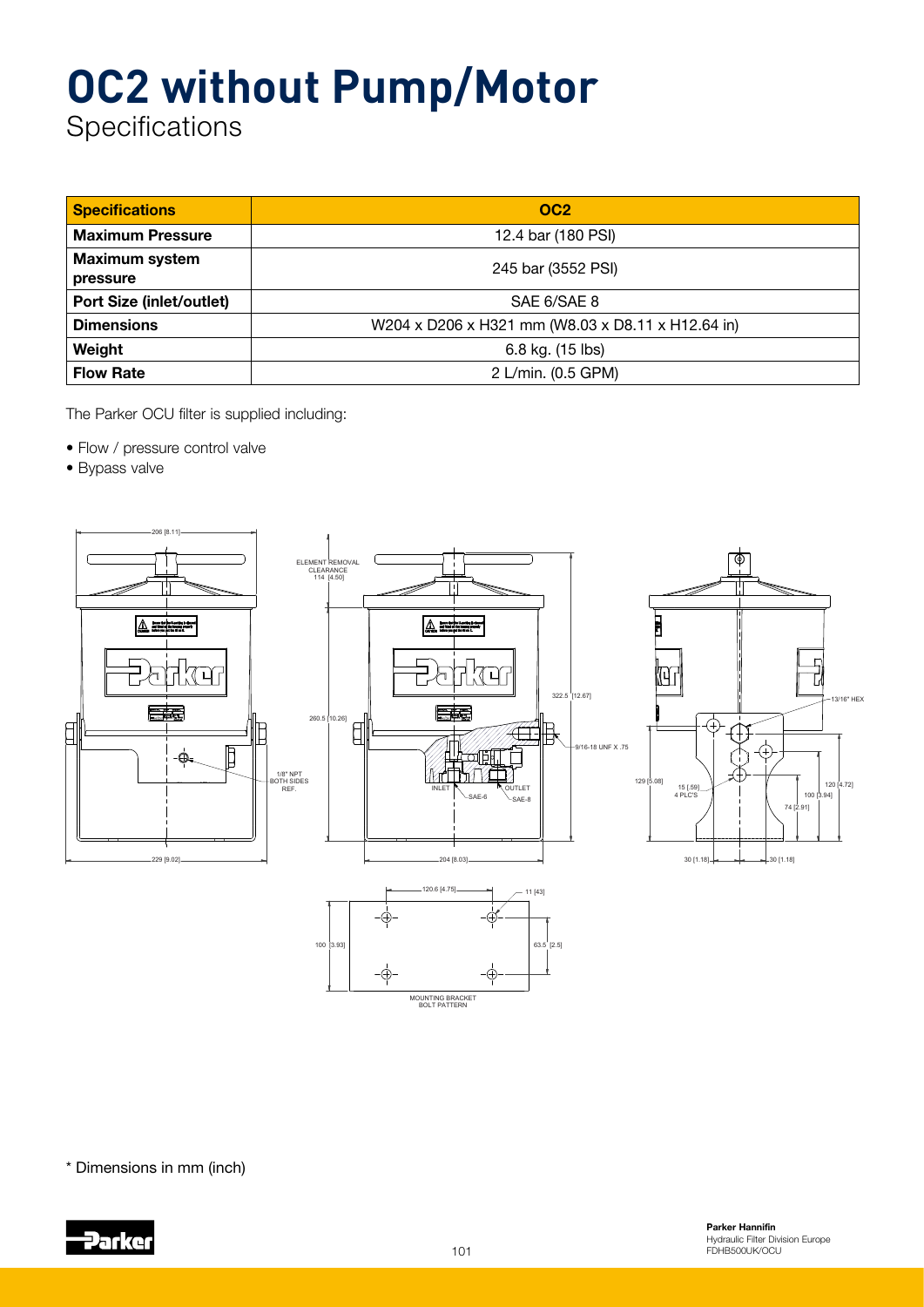# **OC2 with Pump/Motor**

Specifications

| <b>Specifications</b>           | OC <sub>2</sub>                                    |
|---------------------------------|----------------------------------------------------|
| <b>Maximum Pressure</b>         | 12.4 bar (180 PSI)                                 |
| <b>Port Size (inlet/outlet)</b> | SAE 6/SAE 6                                        |
| <b>Dimensions</b>               | W204 x D206 x H321 mm. (W8.03 x D8.11 x H12.64 in) |
| Weight                          | 10 kg. (22.1 lbs)                                  |
| <b>Flow Rate</b>                | 2 L/min. (0.5 GPM)                                 |
| Voltage                         | 120VAC or 220VAC                                   |

The Parker OCU filter is supplied including:

- Flow / pressure control valve
- Bypass valve





Parker Hannifin Hydraulic Filter Division Europe FDHB500UK/OCU